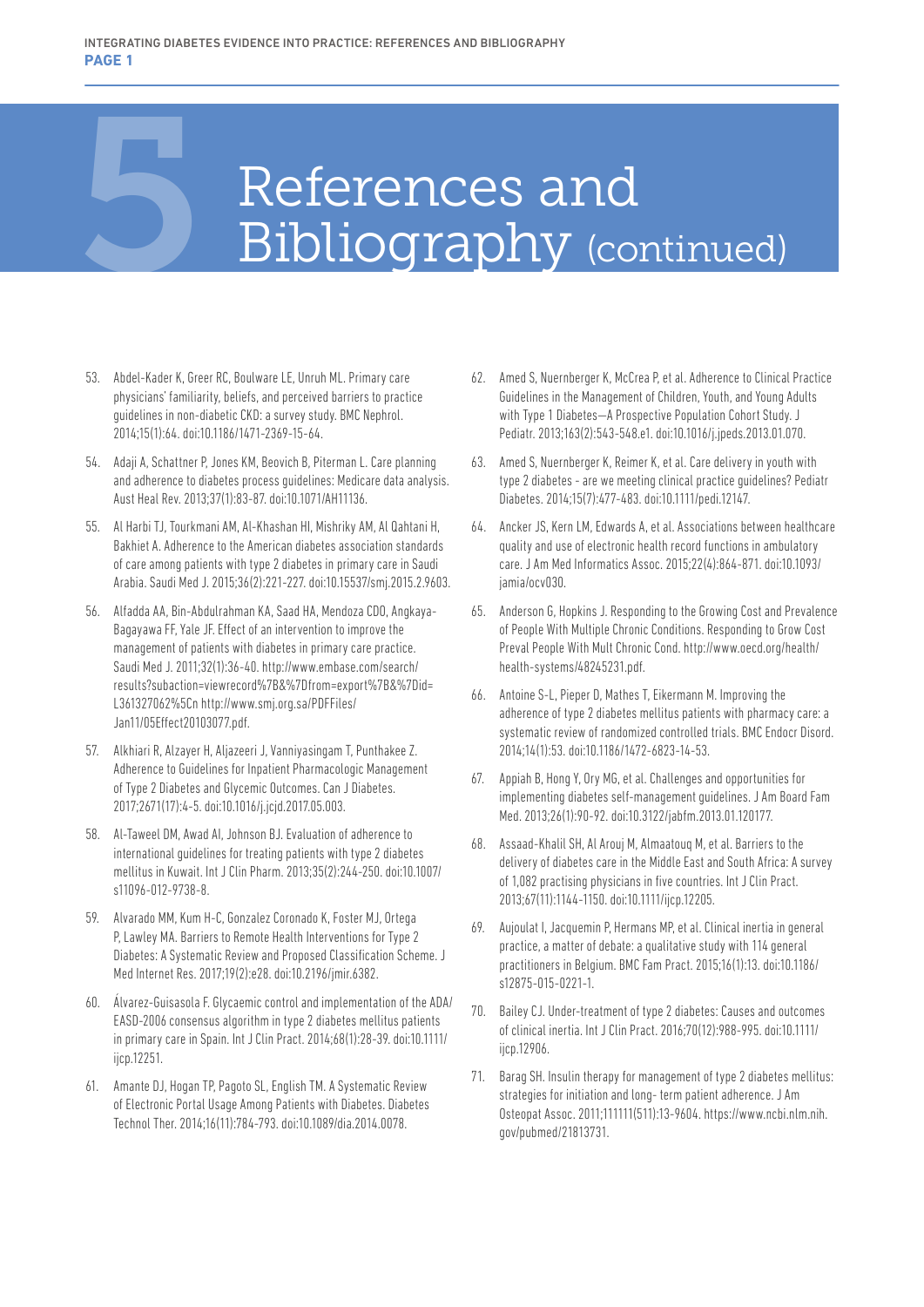- 99. Dunkley AJ, Bodicoat DH, Greaves CJ, et al. Diabetes prevention in the real world: Effectiveness of pragmatic lifestyle interventions for the prevention of type 2 diabetes and of the impact of adherence to guideline recommendations - A systematic review and meta-analysis. Diabetes Care. 2014;37(4):922-933. doi:10.2337/dc13-2195.
- 100. Eby EL, Wang P, Curtis BH, et al. Cost, healthcare resource utilization, and adherence of individuals with diabetes using U-500 or U-100 insulin: a retrospective database analysis. J Med Econ. 2013;16(4):529- 538. doi:10.3111/13696998.2013.772059.
- 101. Ena J, Gómez-Huelgas R, Romero-Sánchez M, et al. Hyperglycemia management in patients admitted to internal medicine in Spain: A point-prevalence survey examining adequacy of glycemic control and guideline adherence. Eur J Intern Med. 2015;26(6):392-398. doi:10.1016/j.ejim.2015.04.020.
- 102. Essien O, Otu A, Umoh V, Enang O, Hicks JP, Walley J. Intensive patient education improves glycaemic control in diabetes compared to conventional education: A randomised controlled trial in a nigerian tertiary care hospital. PLoS One. 2017;12(1):1-12. doi:10.1371/journal. pone.0168835.
- 103. Fantini MP, Compagni A, Rucci P, Mimmi S, Longo F. General practitioners' adherence to evidence-based guidelines. Health Care Manage Rev. 2012;37(1):67-76. doi:10.1097/HMR.0b013e31822241cf.
- 104. Farhangian M, Feldman S, Alexandria B. Internet-based adherence interventions for treatment of chronic disorders in adolescents. Adolesc Health Med Ther. 2015;6:91. doi:10.2147/AHMT.S56065.
- 105. Fathy C, Patel S, Sternberg P, Kohanim S. Disparities in Adherence to Screening Guidelines for Diabetic Retinopathy in the United States: A Comprehensive Review and Guide for Future Directions. Semin Ophthalmol. 2016;31(4):364-377. doi:10.3109/08820538.2016.1154170.
- 106. Fireman B, Jaffe M. Outpatient Electronic Health Records and the Clinical Care and Outcomes of Patients With Diabetes Mellitus. 2013;157(7):482-489. doi:10.7326/0003-4819-157-7-201210020-00004. Outpatient.
- 107. Fisher EB, Boothroyd RI, Elstad EA, et al. Peer support of complex health behaviors in prevention and disease management with special reference to diabetes: systematic reviews. Clin Diabetes Endocrinol. 2017;3(1):4. doi:10.1186/s40842-017-0042-3.
- 108. Flamm M, Panisch S, Winkler H, Johansson T, Weitgasser R, Sönnichsen AC. Effectiveness of the austrian disease management programme "Therapie Aktiv" for type 2 diabetes regarding the improvement of metabolic control, risk profile and guideline adherence: 2 years of follow up. Wien Klin Wochenschr. 2012;124(17-18):639-646. doi:10.1007/s00508-012-0226-x.
- 109. Franks MM, Hemphill RC, Seidel AJ, Ann M, Stephens P. Setbacks in Diet Adherence and Emotional Distress : a study of older patients with type 2 diabetes and their spouses. Aging Ment Heal. 2012;16(7):902-910. doi: 10.1080/13607863.2012.674486.SETBACKS.
- 110. Fürthauer J, Flamm M, Sönnichsen A. Patient and physician related factors of adherence to evidence based guidelines in diabetes mellitus type 2, cardiovascular disease and prevention: a cross sectional study. BMC Fam Pract. 2013;14(1):47. doi:10.1186/1471-2296-14-47

.

- 111. Gagliardi AR, Brouwers MC, Palda VA, Lemieux-Charles L, Grimshaw JM. How can we improve guideline use? A conceptual framework of implementability. Implement Sci. 2011;6(1):26. doi:10.1186/1748-5908- 6-26.
- 112. Gagliardi AR, Alhabib S. Trends in guideline implementation: a scoping systematic review. Implement Sci. 2015;10(1):54. doi:10.1186/s13012- 015-0247-8.
- 113. García-Pérez L-E, Álvarez M, Dilla T, Gil-Guillén V, Orozco-Beltrán D. Adherence to Therapies in Patients with Type 2 Diabetes. Diabetes Ther. 2013;4(2):175-194. doi:10.1007/s13300-013-0034-y.
- 114. García-Sáez G, Rigla M, Martínez-Sarriegui I, et al. Patient-oriented Computerized Clinical Guidelines for Mobile Decision Support in Gestational Diabetes. J Diabetes Sci Technol. 2014;8(2):238-246. doi:10.1177/1932296814526492.
- 115. Gavran L, Brkic S, Batic-Mujanovic O, Sivic S. A better level of HbA1c control achieved by family medicine teams, Bosnia and Herzegovina, by using diabetes mellitus type 2 recommended guidelines. Med Glas (Zenica). 2011;8(2):255-259.
- 116. Gervera K, Graves BA. Integrating Diabetes Guidelines into a Telehealth Screening Tool. Perspect Heal Inf Manag. 2015;12:1f.
- 117. Giaccari A, Grassi G, Ozzello A. Self-Monitoring of Blood Glucose: Guideline Application Rather than Utilization Restrictions on Testing Strips Has Potential to Reduce Diabetes Healthcare Costs in Italy. Diabetes Technol Ther. 2012;14(10):862-867. doi:10.1089/dia.2012.0116.
- 118. Gil JEC, Litwak LE, Fuente G V., Faingold MC. Adherencia terap??utica y flexibilidad en el uso de las insulinas basales. Med. 2014;74(4):273- 281.
- 119. Gilani F, Majumdar SR, Johnson JA, et al. Adding pharmacists to primary care teams increases guideline-concordant antiplatelet use in patients with type 2 diabetes: Results from a randomized trial. Ann Pharmacother. 2013;47(1):43-48. doi:10.1345/aph.1R552.
- 120. Giorda C, Picariello R, Nada E, et al. The impact of adherence to screening guidelines and of diabetes clinics referral on morbidity and mortality in diabetes. PLoS One. 2012;7(4). doi:10.1371/journal. pone.0033839.
- 121. Govender I, Ehrlich R, van Vuuren U, et al. Clinical audit of diabetes management can improve the quality of care in a resource-limited primary care setting. Int J Qual Heal Care. 2012;24(6):612-618. doi:10.1093/intqhc/mzs063.
- 122. Green LA, Wyszewianski L, Lowery JC, Kowalski CP, Krein SL. An observational study of the effectiveness of practice guideline implementation strategies examined according to physicians' cognitive styles. Implement Sci. 2007;2(1):41. doi:10.1186/1748-5908-2-41.
- 123. Greene A, Pagliari C, Cunningham S, et al. Do managed clinical networks improve quality of diabetes care? Evidence from a retrospective mixed methods evaluation. Qual Saf Health Care. 2009;18(6):456-461. doi:10.1136/qshc.2007.023119.
- 124. Guess ND, Caengprasath N, Dornhorst A, Frost GS. Adherence to NICE guidelines on diabetes prevention in the UK: Effect on patient knowledge and perceived risk. Prim Care Diabetes. 2015;9(6):407-411. doi:10.1016/j.pcd.2015.04.005

.

- 72. Barner JC. Adherence to Oral Antidiabetic Agents with Pioglitazone and Metformin: Comparison of Fixed-Dose Combination Therapy with Monotherapy and Loose-Dose Combination Therapy. Clin Ther. 2011;33(9):1281-1288. doi:10.1016/j.clinthera.2011.07.016.
- 73. Basak R, McCaffrey DJ, Bentley JP, Przybyla SM, West-Strum D, Banahan BF. Adherence to multiple medications prescribed for a chronic disease: A methodological investigation. J Manag Care Pharm. 2014;20(8):815-823. doi:10.18553/jmcp.2014.20.8.815.
- 74. Baum HBA, Cagliero E, Berry CA, Mencia WA, Stowell SA, Miller SC. Continuing Improvement in Type 2 Diabetes Care Through Performance-Based Evaluations. J Prim Care Community Health. 2014;5(2):107-111. doi:10.1177/2150131913518438.
- 75. Beatriz Pascual de la Pisa, Cristina Márquez Calzada, Carla Cuberos Sánchez et al. Compliance with process indicators in people with type 2 diabetes and linking incentives in Primary Care. 2015;47(3).
- 76. Bender BG. Can Health Care Organizations Improve Health Behavior and Treatment Adherence? Popul Health Manag. 2014;17(2):71-78. doi:10.1089/pop.2013.0045.
- 77. Bibeau WS, Fu H, Taylor AD, Kwan AYM. Impact of Out-of-Pocket Pharmacy Costs on Branded Medication Adherence Among Patients with Type 2 Diabetes. J Manag Care Spec Pharm. 2016;22(11):1338- 1347. doi:10.18553/jmcp.2016.22.11.1338.
- 78. Bloomgarden ZT. Approaches to treatment 1: How is type 2 diabetes actually treated? J Diabetes. 2015;7(6):747-748. doi:10.1111/1753- 0407.12329.
- 79. Boels AM, Vos RC, Hermans TGT, et al. What determines treatment satisfaction of patients with type 2 diabetes on insulin therapy? An observational study in eight European countries. BMJ Open. 2017;7(7):e016180. doi:10.1136/bmjopen-2017-016180.
- 80. Bouaud J, Falcoff H, Séroussi B. Simultaneously authoring and modeling clinical practice guidelines: A case study in the therapeutic management of type 2 diabetes in France. Stud Health Technol Inform. 2013;186:108-112. doi:10.3233/978-1-61499-240-0-108.
- 81. Brown SA, García AA, Brown A, et al. Biobehavioral determinants of glycemic control in type 2 diabetes: A systematic review and metaanalysis. Patient Educ Couns. 2016;99(10):1558-1567. doi:10.1016/j. pec.2016.03.020.
- 82. Brundisini F, Vanstone M, Hulan D, DeJean D, Giacomini M. Type 2 diabetes patients' and providers' differing perspectives on medication nonadherence: a qualitative meta-synthesis. BMC Health Serv Res. 2015;15(1):516. doi:10.1186/s12913-015-1174-8.
- 83. Bufalino V, Bauman MA, Shubrook JH, et al. Evolution of the guideline advantage lessons learned from the front lines of outpatient performance measurement. Circ Cardiovasc Qual Outcomes. 2014;7(3):493-498. doi:10.1161/HCQ.0000000000000003.
- 84. Buffel du Vaure C, Ravaud P, Baron G, Barnes C, Gilberg S, Boutron I. Potential workload in applying clinical practice guidelines for patients with chronic conditions and multimorbidity: a systematic analysis. BMJ Open. 2016;6(3):e010119. doi:10.1136/bmjopen-2015-010119.
- 85. Campbell RK. Recommendations for improving adherence to type 2 diabetes mellitus therapy--focus on optimizing oral and non-insulin therapies. Am J Manag Care. 2012;18(3 Suppl):S49-54. doi:63899 [pii].
- 86. Chauhan BF, Jeyaraman M, Mann AS, et al. Behavior change interventions and policies influencing primary healthcare professionals' practice—an overview of reviews. Implement Sci. 2017;12(1):3. doi:10.1186/s13012-016-0538-8.
- 87. Cohen J, Christensen K, Feldman L. Disease Management and Medication Compliance. Popul Health Manag. 2012. doi:10.1089/pop.2011.0020.
- 88. Conley MP, Chim C, Magee CE, Sullivan DJ. A review of advances in collaborative pharmacy practice to improve adherence to standards of care in diabetes management. Curr Diab Rep. 2014;14(3):1-2. doi:10.1007/s11892-013-0470-0.
- 89. Corriere MD, Minang LB, Sisson SD, Brancati FL, Kalyani RR. The use of clinical guidelines highlights ongoing educational gaps in physicians' knowledge and decision making related to diabetes. BMC Med Educ. 2014;14(1):186. doi:10.1186/1472-6920-14-186.
- 90. Cox L, Hunt J. Factors that affect adolescents' adherence to diabetes treatment. Nurs Child Young People. 2015;27(1):16-21. doi:10.7748/ ncyp.27.1.16.e565.
- 91. Cramer J. A systematic review of adherence, treatment satisfaction and costs, in fixed-dose combination regimens in type 2 diabetes. Diabetes Care. 2004;27(August 2003):1218-1224. doi:10.1185/03007995.2011.570745.
- 92. Davies MJ, Gagliardino JJ, Gray LJ, Khunti K, Mohan V, Hughes R. Realworld factors affecting adherence to insulin therapy in patients with Type 1 or Type 2 diabetes mellitus: A systematic review. Diabet Med. 2013;30(5):512-524. doi:10.1111/dme.12128.
- 93. Deacon AJ, Edirippulige S. Using mobile technology to motivate adolescents with type 1 diabetes mellitus: A systematic review of recent literature. J Telemed Telecare. 2015;21(8):431-438. doi:10.1177/1357633X15605223.
- 94. Debussche X. Is adherence a relevant issue in the self-management education of diabetes? A mixed narrative review. Diabetes, Metab Syndr Obes Targets Ther. 2014;7:357-367. doi:10.2147/DMSO.S36369.
- 95. Deedwania P, Acharya T, Kotak K, et al. Compliance with guidelinedirected therapy in diabetic patients admitted with acute coronary syndrome: Findings from the American Heart Association's Get With The Guidelines–Coronary Artery Disease (GWTG-CAD) program. Am Heart J. 2017;187:78-87. doi:10.1016/j.ahj.2017.02.025.
- 96. Dinh HTT, Bonner A, Clark R, Ramsbotham J, Hines S. The effectiveness of the teach-back method on adherence and self-management in health education for people with chronic disease: a systematic review. JBI Database Syst Rev Implement Reports. 2016;14(1):210. doi:10.11124/ jbisrir-2016-2296.
- 97. Diop M, Fiset-Laniel J, Provost S, et al. Does enrollment in multidisciplinary team-based primary care practice improve adherence to guideline-recommended processes of care? Quebec's Family Medicine Groups, 2002–2010. Health Policy (New York). 2017;121(4):378-388. doi:10.1016/j.healthpol.2017.02.001.
- 98. Driskell OJ, Holland D, Hanna FW, et al. Inappropriate requesting of glycated hemoglobin (Hb A1c) is widespread: Assessment of prevalence, impact of national guidance, and practice-Topractice variability. Clin Chem. 2012;58(5):906-915. doi:10.1373/ clinchem.2011.176487.

## INTEGRATING DIABETES EVIDENCE INTO PRACTICE: REFERENCES AND BIBLIOGRAPHY **PAGE 3**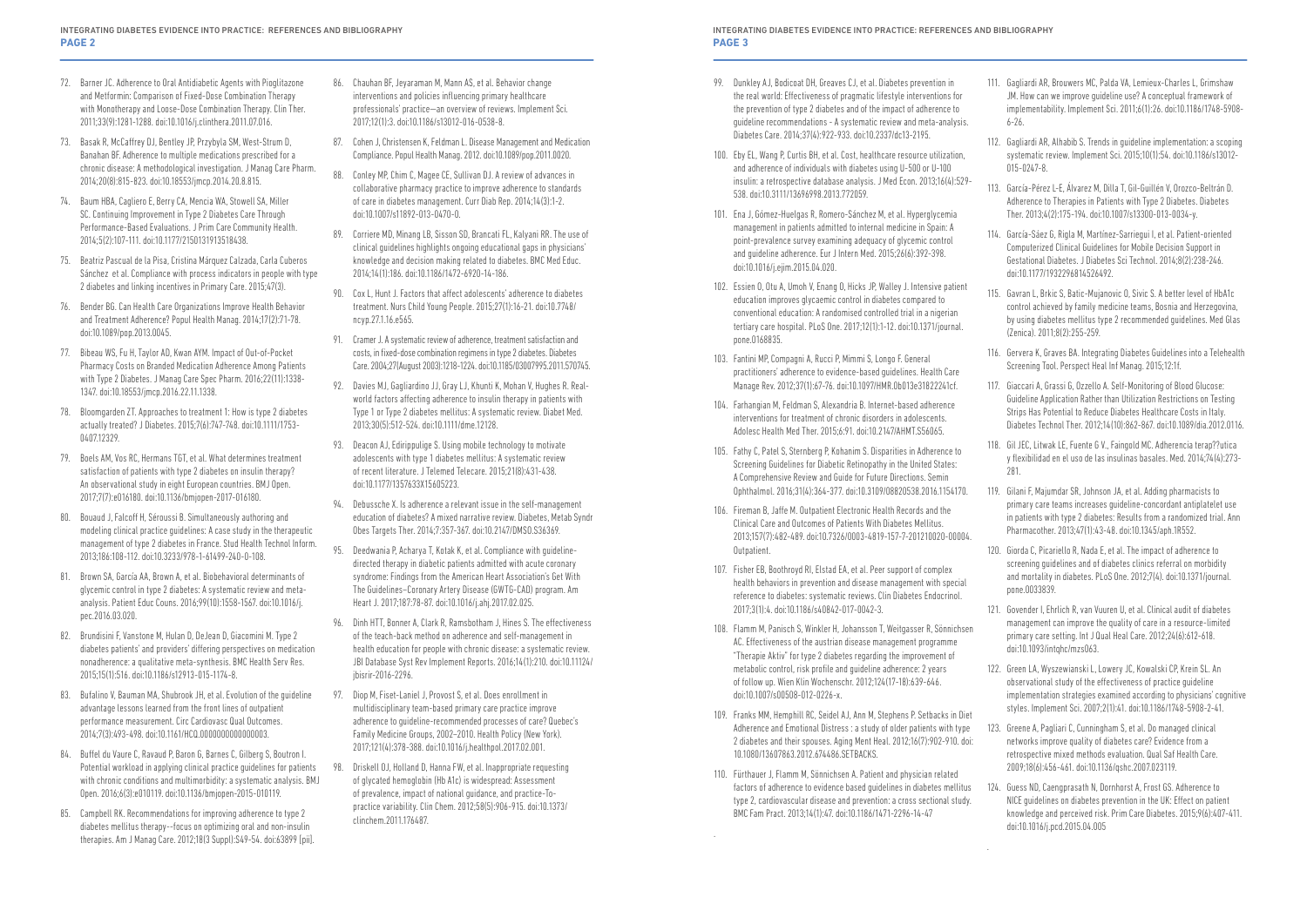- 152. Kirby S, Moore M, Mcgarron T, Johnstone P, Perkins D, Lyle D. People living in remote communities can have best- practice diabetes care.  $2015:4-5$
- 153. Kirkman MS, Rowan-Martin MT, Levin R, et al. Determinants of adherence to diabetes medications: Findings from a large pharmacy claims database. Diabetes Care. 2015;38(4):604-609. doi:10.2337/dc14-2098.
- 154. Kühne-Eversmann L, Fischer MR. Improving knowledge and changing behavior towards guideline based decisions in diabetes care: a controlled intervention study of a team-based learning approach for continuous professional development of physicians. BMC Res Notes. 2013;6(1):1-7. doi:10.1186/1756-0500-6-14.
- 155. Dulipsingh L, Gaudian B, Spurrier W, et al. Educational Intervention Along With Standardization of Diabetes Care Increased Inpatient HbA(1c) Testing: A Pilot Program. Conn Med. 2016;80(4):231-237. http://ovidsp.ovid.com/ovidweb.cgi? T=JS&PAGE=reference&D=med8&NEWS=N&AN=27265928%0A http://ovidsp.ovid.com/ovidweb cgi?T=JS&PAGE=reference&D= emed18&NEWS=N&AN=610924926.
- 156. Lai CL, Hou YH. The association of clinical guideline adherence and pay-for-performance among patients with diabetes. J Chinese Med Assoc. 2013;76(2):102-107. doi:10.1016/j.jcma.2012.06.024.
- 157. Lawton R, Heyhoe J, Louch G, et al. Using the Theoretical Domains Framework (TDF) to understand adherence to multiple evidencebased indicators in primary care: a qualitative study. Implement Sci. 2015;11(1):113. doi:10.1186/s13012-016-0479-2.
- 158. Le H, Wong S, Iftikar T, Keenan H, King GL, Hsu WC. Characterization of factors affecting attainment of glycemic control in Asian Americans with diabetes in a culturally specific program. Diabetes Educ. 2013;39(4):468-477. doi:10.1177/0145721713492217.
- 159. Leach MJ, Segal L. Are clinical practical guidelines (CPGs) useful for health services and health workforce planning? A critique of diabetes CPGs. Diabet Med. 2010;27(5):570-577. doi:10.1111/j.1464- 5491.2010.02981.x.
- 160. Levin L, Kichler JC, Polfuss M. The Relationship Between Hemoglobin A1C in Youth With Type 1 Diabetes and Chaos in the Family Household. Diabetes Educ. 2013;39(5):696-704. doi:10.1177/0145721713496872.
- 161. Lian J, Liang Y. Diabetes management in the real world and the impact of adherence to guideline recommendations. Curr Med Res Opin. 2014;30(11):2233-2240. doi:10.1185/03007995.2014.952716.
- 162. Lo C, Teede H, Fulcher G, et al. Gaps and barriers in health-care provision for co-morbid diabetes and chronic kidney disease: a crosssectional study. BMC Nephrol. 2017;18(1):80. doi:10.1186/s12882-017- 0493-x.
- 163. Lobos Bejarano JM, Galve E, Royo-Bordonada MÁ, et al. Spanish interdisciplinary committee for cardiovascular disease prevention and the spanish society of cardiology position statement on dyslipidemia management. Differences between the European and american guidelines. Angiologia. 2015;67(6):488-496. doi:10.1016/j. angio.2014.09.016.
- 164. Luana de Fátima Gusmai, Tatiana de Sá Novato L de SN. The influence of quality of life in treatment adherence of diabetic patients: a systematic review. 2017:1-18.
- 165. MacKay FD, Anderson JE, Klein MC, Berkowitz J, MacKay JT, Gailius J. The modified medical office assistant role in rural diabetes care. Can J Rural Med. 2014;19(2):49-56 8p. http://search.ebscohost.com/login.asp x?direct=true&db=cin20&AN=103929836&site=ehost-live.
- 166. MacLean PS, Wing RR, Davidson T, et al. NIH working group report: Innovative research to improve maintenance of weight loss. Obesity. 2015;23(1):7-15. doi:10.1002/oby.20967.
- 167. MacLeish SA, Cuttler L, Koontz MB. Adherence to guidelines for diabetes care in school: Family and school nurse perspectives. Diabetes Care. 2013;36(4):12134. doi:10.2337/dc12-2083.
- 168. Marios T, A Smart N, Dalton S. The Effect of Tele-Monitoring on Exercise Training Adherence, Functional Capacity, Quality of Life and Glycemic Control in Patients With Type II Diabetes. J Sports Sci Med. 2012;11(1):51-56. http://www.ncbi.nlm.nih.gov/ pubmed/24137063%5Cnhttp://www.pubmedcentral.nih.gov/ articlerender.fcgi?artid=PMC3737832.
- 169. Martínez-González NA, Berchtold P, Ullman K, Busato A, Egger M. Integrated care programmes for adults with chronic conditions: a meta-review. Int J Qual Heal Care. 2014;26(5):561-570. doi:10.1093/intqhc/mzu071.
- 170. Marzec LN, Maddox TM. Medication adherence in patients with diabetes and dyslipidemia: Associated factors and strategies for improvement. Curr Cardiol Rep. 2013;15(11):1-2. doi:10.1007/s11886-013-0418-7.
- 171. Maurizi AR, Suraci C, Pitocco D, et al. Position Statement on the management of continuous subcutaneous insulin infusion (CSII): The Italian Lazio experience. J Diabetes. 2016;8(1):41-44. doi:10.1111/1753- 0407.12321.
- 172. McCarty CA, Taylor KI, Keeffe JE. Management of diabetic retinopathy by general practitioners in Victoria. Clin Experiment Ophthalmol. 2001;29(1):12-16.
- 173. McIntosh B, Khatchadourian K, Amed S. British Columbian Healthcare Providers' Perspectives on Facilitators and Barriers to Adhering to Pediatric Diabetes Treatment Guidelines. Can J Diabetes. 2017;41(2):224-240. doi:10.1016/j.jcjd.2016.10.002.
- 174. Mei J, Liu H, Xie G, Lakshmanan GT. An engine for compliance checking of clinical guidelines. Stud Health Technol Inform. 2012;180:416-420. doi:10.3233/978-1-61499-101-4-416.
- 175. Miller TA, DiMatteo MR. Importance of family/social support and impact on adherence to diabetic therapy. Diabetes, Metab Syndr Obes Targets Ther. 2013;6:421-426. doi:10.2147/DMSO.S36368.
- 176. Morgan MA, Coates MJ, Dunbar JA. Using care plans to better manage multimorbidity. Australas Med J. 2015;8(6):208-215. doi:10.4066/ AMJ.2015.2377.
- 177. Morrow RW, Fletcher J, Kelly KF, et al. Improving Diabetes Outcomes Using a Web-Based Registry and Interactive Education: A Multisite Collaborative Approach. J Contin Educ Health Prof. 2013;33(2):136-144. doi:10.1002/chp.21170.
- 178. Mouland G. Diabetes i en fastlegepraksis ble behandlingsm??lene n??dd? Tidsskr den Nor Laegeforening. 2014;134(2):168-172. doi:10.4045/tidsskr.13.0375.
- 179. Nau DP. Recommendations for improving adherence to type 2 diabetes mellitus therapy--focus on optimizing oral and non-insulin therapies. Am J Manag Care. 2012;18(3 Suppl):S49-54. doi:63899 [pii].
- 125. Hager KK, Loprinzi P, Stone D. Implementing diabetes care guidelines in long term care. J Am Med Dir Assoc. 2013;14(11):15-17. doi:10.1016/j. jamda.2013.05.020.
- 126. Halimi S, Balkau B, Attali C, Detournay B, Amelineau E, Blickle JF. Therapeutic management of orally treated type 2 diabetic patients, by French general practitioners in 2010: The DIAttitude Study. Diabetes Metab. 2012;38(SUPPL. 3):7-8. doi:10.1016/S1262-3636(12)71533-1.
- 127. Hall RL, Willgoss T, Humphrey LJ, Kongsø JH. The effect of medical device dose-memory functions on patients' adherence to treatment, confidence, and disease self-management. Patient Prefer Adherence. 2014;8:775-788. doi:10.2147/PPA.S61248.
- 128. Han S, Iglay K, Davies MJ, Zhang Q, Radican L. Glycemic effectiveness and medication adherence with fixed-dose combination or coadministered dual therapy of antihyperglycemic regimens: a metaanalysis. Curr Med Res Opin. 2012;28(6):969-977. doi:10.1185/03007995 .2012.684045.
- 129. Handelsman Y, Jellinger PS. Overcoming obstacles in risk factor management in type 2 diabetes mellitus. J Clin Hypertens (Greenwich). 2011;13(8):613-620. doi:10.1111/j.1751-7176.2011.00490.x.
- 130. Hashmi NR, Khan SA. Adherence To Diabetes Mellitus Treatment Guidelines From Theory To Practice: the Missing Link. J Ayub Med Coll Abbottabad. 2016;28(4):802-808.
- 131. Hinds A, Lopez D, Rascati K, Jokerst J, Srinivasa M. Adherence to the 2013 Blood Cholesterol Guidelines in Patients With Diabetes at a PCMH: Comparison of Physician Only and Combination Physician/Pharmacist Visits. Diabetes Educ. 2016;42(2):228-233. doi:10.1177/0145721716631431.
- 132. Hollander MJ, Kadlec H. Incentive-Based Primary Care: Cost and Utilization Analysis. Perm J. 2015;19(4):46-56. doi:10.7812/TPP/15-045.
- 133. Hong J-S, Kang H-C. Relationship Between Continuity of Ambulatory Care and Medication Adherence in Adult Patients With Type 2 Diabetes in Korea. Med Care. 2014;52(5):446-453. doi:10.1097/ MLR.00000000000000110.
- 134. Hoomans T, Ament AJHA, Evers SMAA, Severens JL. Implementing guidelines into clinical practice: What is the value? J Eval Clin Pract. 2011;17(4):606-614. doi:10.1111/j.1365-2753.2010.01557.x.
- 135. Horton WB, Weeks AQ, Rhinewalt JM, Ballard RD, Asher FH. Analysis of a Guideline-Derived Resident Educational Program on Inpatient Glycemic Control. South Med J. 2015;108(10):596-598. doi:10.14423/ SMJ.0000000000000348.
- 136. Huber CA, Brändle M, Rapold R, Reich O, Rosemann T. A set of four simple performance measures reflecting adherence to guidelines predicts hospitalization: A claims-based cohort study of patients with diabetes. Patient Prefer Adherence. 2016;10:223-231. doi:10.2147/PPA.S99895.
- 137. Hughes LD, McMurdo MET, Guthrie B. Guidelines for people not for diseases: The challenges of applying UK clinical guidelines to people with multimorbidity. Age Ageing. 2013;42(1):62-69. doi:10.1093/ageing/afs100.
- 138. Iglay K, Cartier SE, Rosen VM, et al. Meta-analysis of studies examining medication adherence, persistence, and discontinuation of oral antihyperglycemic agents in type 2 diabetes. Curr Med Res Opin. 2015;31(7):1283-1296. doi:10.1185/03007995.2015.1053048.
- 139. Jameson K, D'Oca K, Leigh P, Murray-Thomas T. Adherence to NICE guidance on glucagon-like peptide-1 receptor agonists among patients with type 2 diabetes mellitus: an evaluation using the Clinical Practice Research Datalink. Curr Med Res Opin. 2016;32(1):49-60. doi:10.1185/03 007995.2015.1101372.
- 140. Jervis A, Champion S, Figg G, Langley J, Adams GG. Prevalence of diabetes ketoacidosis rises and still no strict treatment adherence. Curr Diabetes Rev. 2013;9(1989):54-61. http://www.ncbi.nlm.nih.gov/ pubmed/23062215.
- 141. Jha AK, Aubert RE, Yao J, Teagarden JR, Epstein RS. Greater adherence to diabetes drugs is linked to less hospital use and could save nearly \$5 billion annually. Health Aff. 2012;31(8):1836-1846. doi:10.1377/ hlthaff.2011.1198.
- 142. Ji L, Newman J, Lu J, Cai X. Understanding the standard of care in the treatment of type 2 diabetes in China: results from a national survey. Chin Med J. 2014;127(20):3524-3529. http://www.ncbi.nlm.nih.gov/ pubmed/25316223.
- 143. Johnson RM, Johnson T, Zimmerman SD, Marsh GM, Garcia-Dominic O. Outcomes of a Seven Practice Pilot in a Pay-For-Performance (P4P)-Based Program in Pennsylvania. J racial Ethn Heal disparities. 2015;2(1):139-148. doi:10.1007/s40615-014-0057-8.
- 144. Jones SL. Diabetes Case Management in Primary Care: The New Brunswick Experience and Expanding the Practice of the Certified Diabetes Educator Nurse into Primary Care. Can J Diabetes. 2015;39(4):322-324. doi:10.1016/j.jcjd.2014.12.006.
- 145. Juul L, Maindal HT, Frydenberg M, Kristensen JK, Sandbaek A. Quality of type 2 diabetes management in general practice is associated with involvement of general practice nurses. Prim Care Diabetes. 2012;6(3):221-228. doi:10.1016/j.pcd.2012.04.001.
- 146. Kalra S, Moses CR a, Seshiah V, et al. Physicians' perceptions of a national consensus guideline on insulin therapy: Data from the IMPACT study. Indian J Endocrinol Metab. 2012;16(Suppl 2):S426-7. doi:10.4103/2230-8210.104117.
- 147. Karter A, Selby J. Self-Monitoring of Blood Glucose. Diabetes Care. 2000;23(4):477-483. doi:10.1017/CBO9781107415324.004.
- 148. Khabala KB, Edwards JK, Baruani B, et al. Medication Adherence Clubs: A potential solution to managing large numbers of stable patients with multiple chronic diseases in informal settlements. Trop Med Int Heal. 2015;20(10):1265-1270. doi:10.1111/tmi.12539.
- 149. Khan H, Lasker SS, Chowdhury TA. Exploring reasons for very poor glycaemic control in patients with Type 2 diabetes. Prim Care Diabetes. 2011;5(4):251-255. doi:10.1016/j.pcd.2011.07.001.
- 150. Khunti K, Ganguli S, Lowy a. Inequalities in provision of systematic care for patients with diabetes. Fam Pract. 2001;18(1):27-32. doi:10.1093/fampra/18.1.27.
- 151. Khunti K, Wolden ML, Thorsted BL, Andersen M, Davies MJ. Clinical inertia in people with type 2 diabetes: A retrospective cohort study of more than 80,000 people. Diabetes Care. 2013;36(11):3411-3417. doi:10.2337/dc13-0331.
- 151-1 Khunti K , Davies M J. Clinical inertia—Time to reappraise the terminology?, Primary Care diabetes vol. 11 issue 2 (2017) pp: 105-106 Published by Elsevier

INTEGRATING DIABETES EVIDENCE INTO PRACTICE: REFERENCES AND BIBLIOGRAPHY **PAGE 5**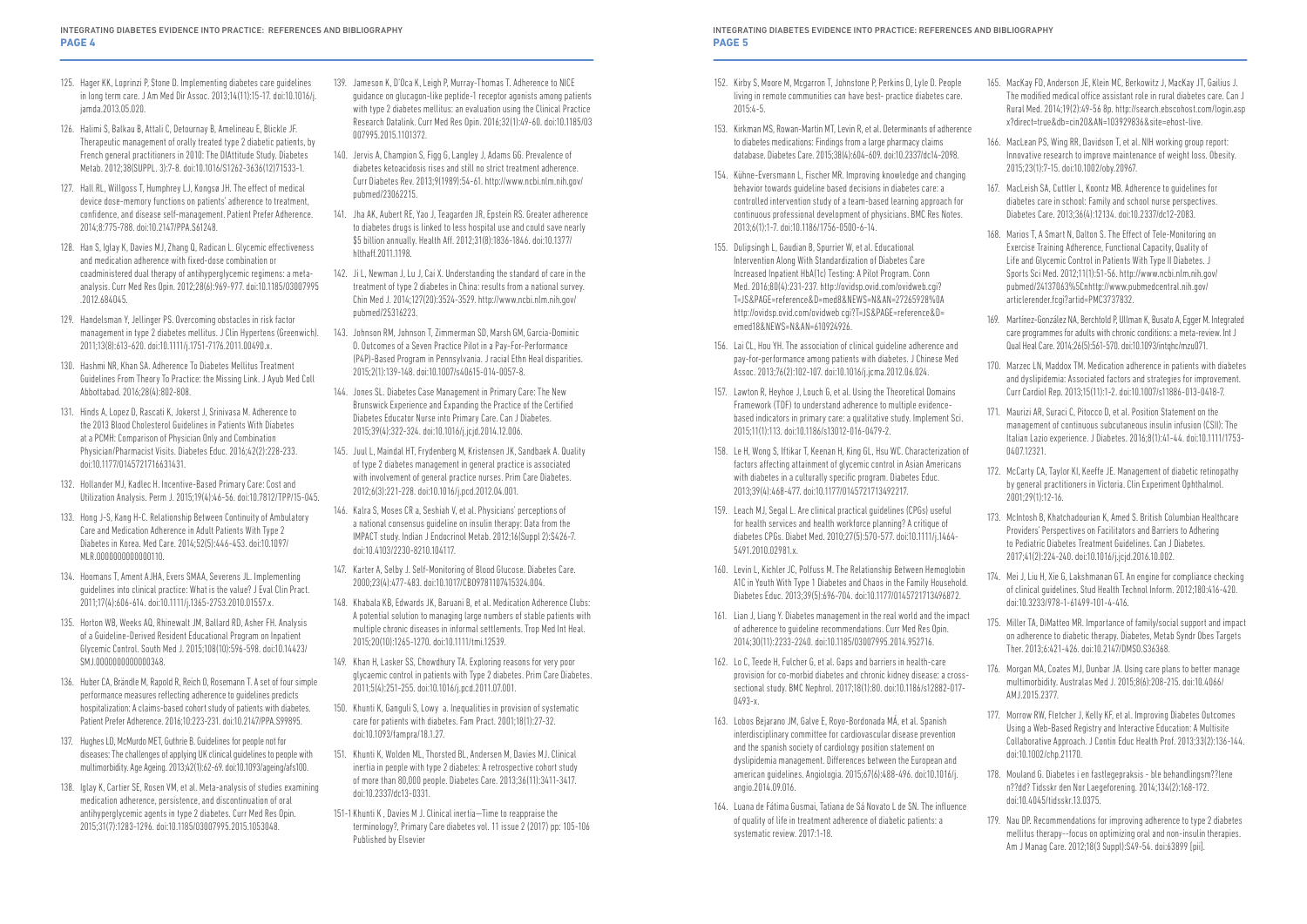- 222. Smith S, Wallace E, Dowd OT, Fortin M. Intervenions for improving outcomes in patients with multimorbidit y in primary care and community settings ( Review ). Cochrane Collab. 2016;(3). doi:10.1002/14651858.CD006560.pub3.www.cochranelibrary.com.
- 223. Soley-Bori M, Benzer JK, Burgess JF. Longitudinal Analysis of Quality of Diabetes Care and Relational Climate in Primary Care. Health Serv Res. 2017:4-5. doi:10.1111/1475-6773.12675.
- 224. Sönnichsen AC, Winkler H, Flamm M, et al. The effectiveness of the Austrian disease management programme for type 2 diabetes: a cluster-randomised controlled trial. BMC Fam Pract. 2010;11(1):86. doi:10.1186/1471-2296-11-86.
- 225. Sorli C, Heile MK. Identifying and meeting the challenges of insulin therapy in type 2 diabetes. J Multidiscip Healthc. 2014;7:267-282. doi:10.2147/JMDH.S64084.
- 226. Stone MA, Charpentier G, Doggen K, et al. Quality of care of people with type 2 diabetes in eight European Countries: Findings from the guideline adherence to enhance care (GUIDANCE) study. Diabetes Care. 2013;36(9):2628-2638. doi:10.2337/dc12-1759.
- 227. Sumlin LL, Garcia TJ, Brown SA, et al. Depression and Adherence to Lifestyle Changes in Type 2 Diabetes. Diabetes Educ. 2014;40(6):731- 744. doi:10.1177/0145721714538925.
- 228. Szmurlo D, Schubert A, Kostrzewska K, Rys P, Skrzekowska-Baran I. Economic analysis of the implementation of guidelines for type 2 diabetes control developed by Diabetes Poland: What increase in costs is justified by clinical results? Pol Arch Med Wewn. 2011;121(10):345-351.
- 229. Wang T-Y, Eguale T, Tamblyn R. Guidelines adherence in the treatment of patients with newly diagnosed type 2 diabetes: Comparing the use of metformin in Quebec pre and post-Canadian diabetes association guidelines. Pharmacoepidemiol Drug Saf. 2013;22(1):115. doi:10.1186/1472-6963-13-442.
- diabetes care under favorable access to healthcare: a 2-year longitudinal study using claims data in Japan. BMJ Open Diabetes Res Care. 2016;4(1):e000291. doi:10.1136/bmjdrc-2016-000291.

- 233. Torres IV, Donlo IC. Control of type 2 diabetes mellitus in Spain today: identification of the main obstacles in daily clinical practice. Med Clin (Barc). 2013;141(13):3-6. doi:10.1016/S0025-7753(13)70056-3.
- 234. Tseng E., Raquel C. Greer, Paul O'Rourke, Hsin-Chieh Yeh MMM and JMC. Small Survey : Most Primary Care Physicians Can ' t Identify All Risk Factors for Prediabetes. 2017;(Cdc):6-9.
- 180. Neda Ratanawongsa, Karter J, Saha CK, Marrero DG. Getting Under the Skin of Clinical Inertia in Insulin Initiation: The Translating Research Into Action for Diabetes (TRIAD) Insulin Starts Project. 2013;38(1):94- 100. doi:10.1177/0145721711432649.Getting.
- 181. Nestoras Mathioudakis SHG. A Comparison of Inpatient Glucose Management Guidelines: Implications for Patient Safety and Quality. 2015;25(4):368-379. doi:10.1016/j.cogdev.2010.08.003.Personal.
- 182. Neumark ASN, Brudin L, Neumark T. Adherence to national diabetes guidelines through monitoring quality indicators - A comparison of three types of care for the elderly with special emphasis on HbA1c. Prim Care Diabetes. 2015;9(4):253-260. doi:10.1016/j.pcd.2015.03.002.
- 183. Ni J, Yao M, Zhou L, Zhu Y, Peng B, Cui L. A guideline-based program may improve the outcome of stroke among illiterate patients. Int J Stroke. 2016;11(3):332-337. doi:10.1177/1747493015626151.
- 184. Nichol MB, Knight TK, Priest JL, Wu J, Cantrell CR. Nonadherence to clinical practice guidelines and medications for multiple chronic conditions in a California Medicaid population. J Am Pharm Assoc. 2010;50(United States eISSN-1544-3450 (Electronic) PT-Journal Article PT-Research Support, Non-U.S. Gov't LG-English DC-20100712 OVID MEDLINE UP 20151216):496-507. doi:10.1331/JAPhA.2010.09123.
- 185. Oh SW, Lee HJ, Chin HJ, Hwang JI. Adherence to clinical practice guidelines and outcomes in diabetic patients. Int J Qual Heal Care. 2011;23(4):413-419. doi:10.1093/intqhc/mzr036.
- 186. O'Higgins A, Dunne F, Lee B et al. A national survey of implementation of guidelines of screening for gestational diabetes mellitus. BJOG An Int J Obstet Gynaecol. 2013;120(8):470. doi:http://dx.doi. org/10.1111/1471-0528.12301.
- 187. Oude Wesselink SF, Lingsma HF, Robben PB, Mackenbach JP. Guideline adherence and health outcomes in diabetes mellitus type 2 patients: a cross-sectional study. BMC Health Serv Res. 2015;15(1):22. doi:10.1186/ s12913-014-0669-z.
- 188. Parikh PB, Yang J, Leigh S, et al. The Impact of Financial Barriers on Access to Care, Quality of Care and Vascular Morbidity Among Patients with Diabetes and Coronary Heart Disease. J Gen Intern Med. 2014;29(1):76-81. doi:10.1007/s11606-013-2635-6.
- 189. Parsons JA, Yu CHY, Baker NA, et al. Practice doesn't always make perfect: A qualitative study explaining why a trial of an educational toolkit did not improve quality of care. PLoS One. 2016;11(12):1-17. doi:10.1371/journal.pone.0167878.
- 190. Patton SR. Adherence to Glycemic Monitoring in Diabetes. J Diabetes Sci Technol. 2015;9(3):668-675. doi:10.1177/1932296814567709.
- 191. Pérez CM, Febo-Vázquez I, Guzmán M, Ortiz AP, Suárez E. Are adults diagnosed with diabetes achieving the American Diabetes Association clinical practice recommendations? P R Health Sci J. 2012;31(1):18-23. doi:10.1097/MPG.0b013e3181a15ae8.Screening.
- 192. Pimazoni-Netto A, Zanella MT. Diabetes Guidelines May Delay Timely Adjustments During Treatment and Might Contribute to Clinical Inertia. Diabetes Technol Ther. 2014;16(11):768-770. doi:10.1089/dia.2014.0092.
- 193. Pintaudi B, Fresa R, Dalfrà M, et al. Level of implementation of guidelines on screening and diagnosis of gestational diabetes: A national survey. Diabetes Res Clin Pract. 2016;113:48-52. doi:10.1016/j. diabres.2015.12.008.
- INTEGRATING DIABETES EVIDENCE INTO PRACTICE: REFERENCES AND BIBLIOGRAPHY **PAGE 7**
- 208. Ross SA. Breaking Down Patient and Physician Barriers to Optimize Glycemic Control in Type 2 Diabetes. Am J Med. 2013;126(9):S38-S48. doi:10.1016/j.amjmed.2013.06.012.
- 209. Ross SA, Tildesley HD, Ashkenas J. Barriers to effective insulin treatment: the persistence of poor glycemic control in type 2 diabetes. Curr Med Res Opin. 2011;27:13-20. doi:10.1185/03007995.2011.621416.
- 210. 210 Rushforth B, McCrorie C, Glidewell L, Midgley E, Foy R. Barriers to effective management of type 2 diabetes in primary care: Qualitative systematic review. Br J Gen Pract. 2016;66(643):e114-e127. doi:10.3399/bjgp16X683509.
- 211. Rushforth B, Stokes T, Andrews E, et al. Developing "high impact" guideline-based quality indicators for UK primary care: a multi-stage consensus process. BMC Fam Pract. 2015;16(January 2016):1-10. doi:10.1186/s12875-015-0350-6.
- 212. Salema NEM, Elliott RA, Glazebrook C. A systematic review of adherence-enhancing interventions in adolescents taking longterm medicines. J Adolesc Heal. 2011;49(5):455-466. doi:10.1016/j. jadohealth.2011.02.010.
- 213. Sapkota S, Brien JE, Greenfield JR, Aslani P. A Systematic Review of Interventions Addressing Adherence to Anti-Diabetic Medications in Patients with Type 2 Diabetes—Components of Interventions. PLoS One. 2015;10(6):e0128581. doi:10.1371/journal.pone.0128581.
- 214. Satman I, Imamoglu S, Yilmaz C. A patient-based study on the adherence of physicians to guidelines for the management of type 2 diabetes in Turkey. Diabetes Res Clin Pract. 2012;98(1):75-82. doi:10.1016/j.diabres.2012.05.003.
- 215. Scheen AJ, Bourguignon JP, Guillaume M. Therapeutic Education : A Solution To Reduce Therapeutic Inertia And Noncompliance. Rev Med Liège. 2010;2(1):250-255.
- 216. Schiøtz M, Strandberg-Larsen M, Frølich A, et al. Self-Management Support to People with Type 2 Diabetes - A comparative study of Kaiser 230. Tanaka H, Tomio J, Sugiyama T, Kobayashi Y. Process quality of Permanente and the Danish Healthcare System. BMC Health Serv Res. 2012;12(1):160. doi:10.1186/1472-6963-12-160.
- 217. Schwartz DD, Stewart SD, Aikens JE, Bussell JK, Osborn CY, Safford MM. Seeing the person, not the illness: Promoting diabetes medication adherence through patient-centered collaboration. Clin Diabetes. 2017;35(1):35-42. doi:10.2337/cd16-0007. 231. Tiktin M, Celik S, Berard L. Understanding adherence to medications in type 2 diabetes care and clinical trials to overcome barriers: a narrative review. Curr Med Res Opin. 2015;32(2):1-11. doi:10.1185/03007 995.2015.1119677.
- 218. Schwingshackl L, Missbach B, König J, Hoffmann G. Adherence to a Mediterranean diet and risk of diabetes: a systematic review and meta-analysis. Public Health Nutr. 2015;18(7):1292-1299. doi:10.1017/ S1368980014001542. 232. Toljamo M, Hentinen M. Adherence to self-care and glycaemic control among people with insulin-dependent diabetes mellitus. 2001;34(6):11422548.
- 219. Simmons D, Deakin T, Walsh N, et al. Competency frameworks in diabetes. Diabet Med. 2015;32(5):576-584. doi:10.1111/dme.12702.
- 220. Simon D. Therapeutic inertia in type 2 diabetes: Insights from the PANORAMA study in France. Diabetes Metab. 2012;38(SUPPL. 3):8-9. doi:10.1016/S1262-3636(12)71534-3.
- 221. Slabaugh SL, Bouchard JR, Li Y, Baltz JC, Meah YA, Moretz DC. Characteristics Relating to Adherence and Persistence to Basal Insulin Regimens Among Elderly Insulin-Naïve Patients with Type 2 Diabetes: Pre-Filled Pens versus Vials/Syringes. Adv Ther. 2015;32(12):1206- 1221. doi:10.1007/s12325-015-0266-5. 235. Tumminia A, Sciacca L, Frittitta L, et al. Integrated insulin pump therapy with continuous glucose monitoring for improved adherence: Technology update. Patient Prefer Adherence. 2015;9:1263-1270. doi:10.2147/PPA.S69482.
- 194. Polak R, Dill D, Abrahamson MJ, Pojednic RM, Phillips EM. Innovation in diabetes care: improving consumption of healthy food through a & quot; chef coaching & quot; program: a case report. Glob Adv Health Med. 2014;3(6):42-48. doi:10.7453/gahmj.2014.059.
- 195. 195 Polinski JM, Smith BF, Curtis BH, et al. Barriers to Insulin Progression Among Patients With Type 2 Diabetes. Diabetes Educ. 2013;39(1):53-65. doi:10.1177/0145721712467696.
- 196. Polonsky WH, Anderson BJ, Lohrer PA, Aponte JE, Jacobson AM, Cole CF. Insulin omission in women with IDDM. Diabetes Care. 1994;17(10):1178-1185. doi:10.2337/diacare.17.10.1178.
- 197. Polonsky WH, Henry RR. Poor medication adherence in type 2 diabetes: Recognizing the scope of the problem and its key contributors. Patient Prefer Adherence. 2016;10:1299-1306. doi:10.2147/PPA.S106821.
- 198. Powell PW, Anderson BJ. Motivational Interviewing to Promote Adherence Behaviors in Pediatric Type 1 Diabetes. 2015;14(10). doi:10.1007/s11892-014-0531-z.Motivational.
- 199. Prami T, Sulamaa A, Sipilä R, et al. Uses of electronic patient information systems and national registers-implementation of the clinical practice guideline and evaluation of costs and use of resources in patients with incident type 2 diabetes in Finland. Value Heal. 2014;17(7):A336-A336. doi:10.1016/j.jval.2014.08.649.
- 200. Pyatak E, Florindez D, Weigensberg M. Adherence decision making in the everyday lives of emerging adults with type 1 diabetes. Patient Prefer Adherence. 2013;7:709-718. doi:10.2147/PPA.S47577.
- 201. Qiu SH, Sun ZL, Cai X, Liu L, Yang B. Improving patients' adherence to physical activity in diabetes mellitus: A review. Diabetes Metab J. 2012;36(1):1-5. doi:10.4093/dmj.2012.36.1.1.
- 202. Qiu Y, Li Q, Tang J, et al. Why physicians do not initiate dual therapy as recommended by AACE guidelines: A survey of clinicians in the United States. Diabetes Res Clin Pract. 2015;108(3):456-465. doi:10.1016/j. diabres.2015.02.027.
- 203. Rawal LB, Wolfe R, Joyce C, et al. Utilisation of general practitioner services and achievement of guideline targets by people with diabetes who joined a peer-support program in Victoria, Australia. Aust J Prim Health. 2015;21(2):205-213. doi:10.1071/PY13178.
- 204. Reach G. Clinical inertia, uncertainty and individualized guidelines. Diabetes Metab. 2014;40(4):241-245. doi:10.1016/j.diabet.2013.12.009.
- 205. Renard LM, Bocquet V, Vidal-Trecan G, Lair ML, Blum-Boisgard C. Adherence to international follow-up guidelines in type 2 diabetes: A longitudinal cohort study in Luxembourg. PLoS One. 2013;8(11). doi:10.1371/journal.pone.0080162.
- 206. Renders CM, Valk GD, Griffin SJ, Wagner E, van Eijk JT AW. Interventions to improve the management of diabetes mellitus in primary care , outpatient and community settings ( Review ). 2009;(1). doi:10.1002/14651858.CD001481.www.cochranelibrary.com.
- 207. Reutens AT, Hutchinson R, Van Binh T, et al. The GIANT study, a cluster-randomised controlled trial of efficacy of education of doctors about type 2 diabetes mellitus management guidelines in primary care practice. Diabetes Res Clin Pract. 2012;98(1):38-45. doi:10.1016/j. diabres.2012.06.002.